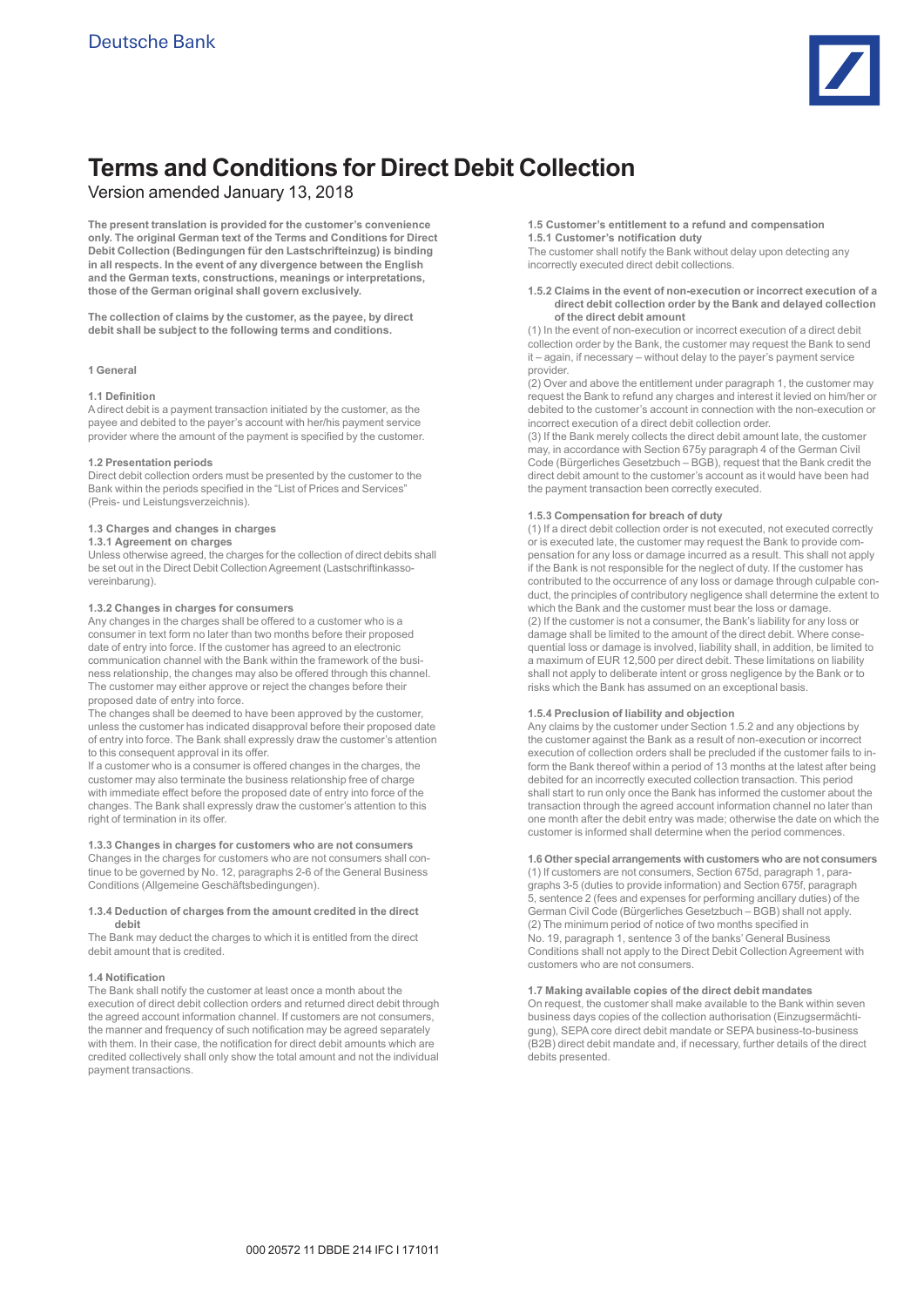### **2 SEPA core direct debit**

**2.1 Main characteristics of the SEPA core direct debit scheme** The SEPA core direct debit scheme is governed by the SEPA Core Direct Debit Scheme Rulebook issued by the European Payments Council. The SEPA core direct debit scheme enables a payer to make payments in euros to the payee through her/his payment service provider within the

Single Euro Payments Area (SEPA1). For the execution of payments by SEPA core direct debit, the payer must give the SEPA direct debit mandate (see Section 2.4) to the payee before the payment transaction.

The customer, as the payee, initiates the respective payment transaction by presenting the direct debits to the payer's payment service provider though the Bank.

For authorised SEPA core direct debit payments, the payer shall be entitled to claim, without giving grounds, a refund of the amount debited from her/his payment service provider. Such claim must be made within eight weeks starting from the date on which the payer's account was debited. This shall result in cancellation of the credit entry in the account of the customer as the payee.

#### **2.2 Unique identifiers**

# The customer must use

- the IBAN issued to him/her by the Bank, plus for cross-border direct debit collections in states outside the European Economic Area the BIC of the Bank, as her/his unique identifier and
- the IBAN notified to him/her by the payer, plus for cross-border direct debit collections in states outside the European Economic Area the BIC of the payer's payment service provider, as the unique identifier of the payer.

The Bank is entitled to collect the direct debits solely on the basis of the unique identifiers provided to it.

#### **2.3 Transmission of direct debit data**

When SEPA core direct debits are used, the direct debit data may also be forwarded through the message transmission system of the Society for Worldwide Interbank Financial Telecommunications (SWIFT), which is based in Belgium and has operating centres in the European Union, Switzerland and the United States.

#### **2.4 SEPA direct debit mandate**

#### **2.4.1 Giving the SEPA direct debit mandate**

The customer must obtain a SEPA direct debit mandate from the payer before presenting SEPA core direct debits. The SEPA direct debit mandate must contain the following statements by the payer:

– a statement authorising the customer to collect payments from the payer's account by SEPA core direct debit and

– a statement instructing the payer's payment service provider to pay the SEPA core direct debits drawn by the customer on the payer's account.

For this purpose, the customer must use the text attached as Annex A or an identical text in an official language of the countries and territories listed in Annex D in accordance with the rules laid down by the European Payments Council (see www.europeanpaymentscouncil.eu). The mandate must, in addition, include the following details:

- name and address of the customer and the customer's creditor identifier (where customers are resident in Germany, this is assigned by the Deutsche Bundesbank; see http://glaeubiger-id.bundesbank.de)
- indication of whether the mandate is for a one-off payment or recurrent payments or
- name of the payer or identification pursuant to Annex C.2
- unique identifier of the payer (see Section 2.2) signature by the payer and – date of signature by the payer.
- The mandate reference assigned individually by the customer
- shall, in conjunction with the creditor identifier, uniquely identify each mandate
- shall be up to 35 alphanumerical digits long and

– may form part of the mandate or must be subsequently notified to the payer.

The SEPA direct debit mandate may contain additional details supplementing the aforementioned data.

**2.4.2 Einzugsermächtigung as a SEPA direct debit mandate** 

(1) The customer may use an Einzugsermächtigung issued before 1 February 2014 as a SEPA direct debit mandate. For this purpose, the following conditions must be fulfilled:

- the payer has given the customer, as the payee, an Einzugsermächtigung in writing, authorising the payee to collect payments from her/his account by direct debit.
- the payer and her/his payment service provider have agreed that
- the payer, by giving an Einzugsermächtigung, instructs her/his payment service provider at the same time to pay the direct debits drawn by the payee on her/his account and
- this Einzugsermächtigung may be used as a SEPA direct debit mandate.

(2) The Einzugsermächtigung must contain the following authorisation data: – identification of the payee

- identification of the payer
- unique identifier under Section 2.2 or account number (Kontonummer) and bank code (Bankleitzahl) of the payer.

The Einzugsermächtigung may contain additional details supplementing the authorisation data.

(3) Before the first SEPA core direct debit is collected, the customer must notify the payer of the changeover from collection by direct debit based on an Einzugsermächtigung (Einzugsermächtigungslastschrift) to collection by SEPA core direct debit, indicating the creditor identifier and the mandate reference in text form. Where requested by the Bank, the customer must duly demonstrate that it notified the payer as required in sentence 1. (4) The first SEPA core direct debit that is issued after the changeover from the direct debit based on collection authorisation shall be tagged as a first direct debit. The date of signature by the payer indicated in the data set for the direct debits presented shall be the date of notification of the payer as specified in paragraph 3.

#### **2.4.3 Record-keeping requirement**

The customer shall be obligated to retain the SEPA direct debit mandate given by the payer – including any changes – in the legally required form. Once the mandate expires, it must be retained for a period of no less than 14 months calculated from the date of presentation of the last direct debit collected.

#### **2.4.4 Revocation of the SEPA direct debit mandate by the payer**  If a payer revokes a SEPA direct debit mandate vis-à-vis the customer, the customer may not collect any further SEPA core direct debits on the basis of this SEPA direct debit mandate.

If a SEPA core direct debit is returned to the customer for the following reason: "No mandate/unauthorised transaction", the payer's payment service provider thereby informs the customer that the payer has revoked the SEPA direct debit mandate given to the customer. The customer may then not collect any further SEPA core direct debits on the basis of this SEPA direct debit mandate.

#### **2.5 Notification of SEPA core direct debit collection**

The customer must notify the payer of SEPA core direct debit collection no later than 14 calendar days before the due date of the SEPA core direct debit payment (e.g. by issuing an invoice); the customer and the payer may also agree a different notification period. For recurrent direct debits for the same amounts, it shall be sufficient to notify the payer once before the first direct debit collection and to indicate the dates when payments are due.

### **2.6 Presentation of the SEPA core direct debit**

(1) The SEPA direct debit mandate given by the payer shall remain with the customer as the payee. The customer shall take over the authorisation data and enter any additional details in the data set for collection of SEPA core direct debits. The respective direct debit amount and the date on which the direct debit payment is due shall be specified by the customer. If the SEPA core direct debit is drawn on an account held by the paye outside the European Economic Area, the payer's address must also be included in the data set.

(2) The customer shall send the data set for collection of the SEPA core direct debit to the Bank electronically in compliance with the agreed presentation periods. The direct debit must be tagged in accordance with Annex C. The payer's payment service provider (payer bank) shall be entitled to process the direct debit according to how it is tagged.

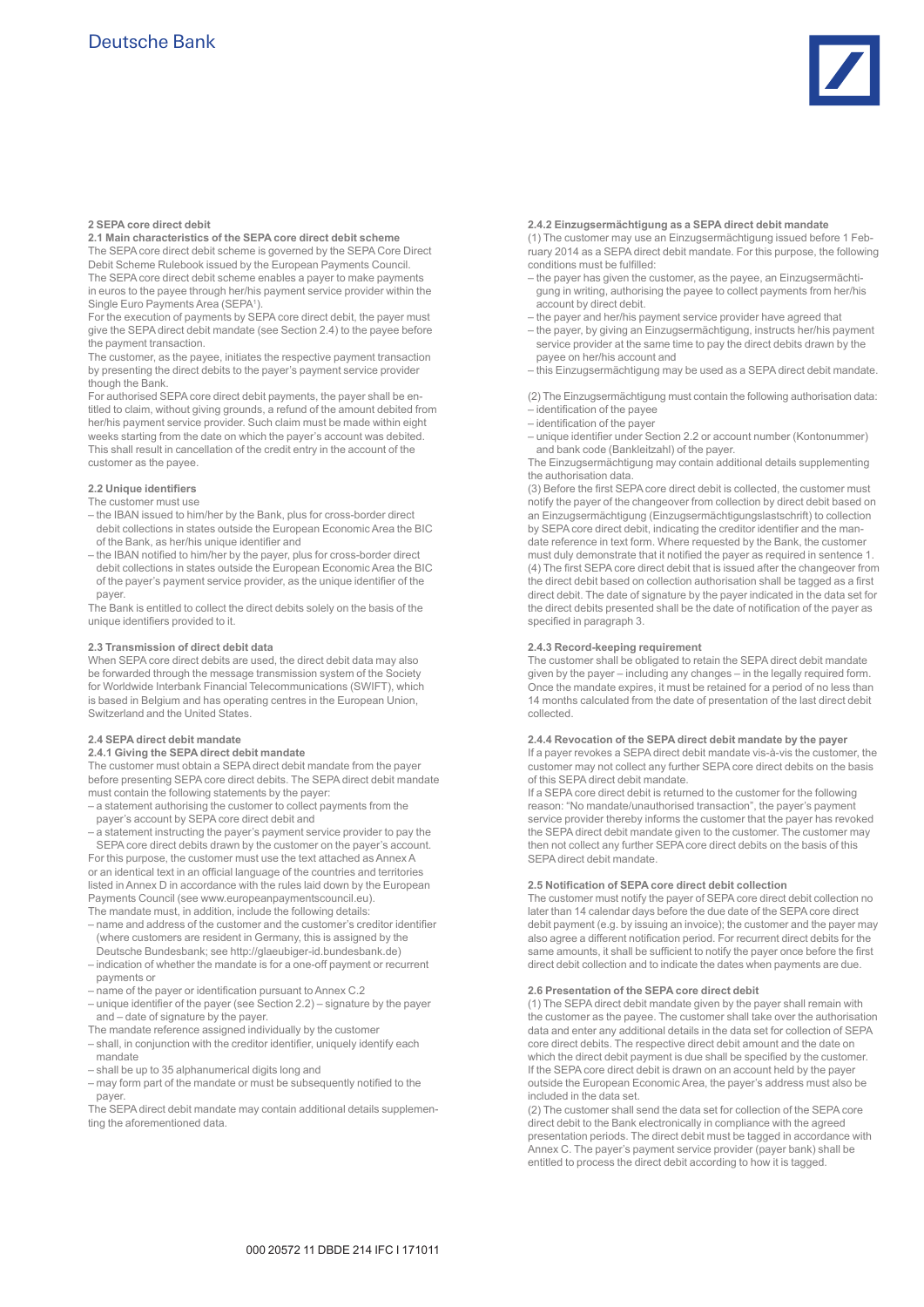

(3) If the due date specified by the customer in the data record is not a TARGET2 business day<sup>2</sup>, the Bank shall be entitled to specify the following TARGET2 business day as the due date in the direct debit data set. (4) If the customer does not present any SEPA core direct debit under a SEPA direct debit mandate within a period of 36 months (calculated from the due date of the last SEPA core direct debit presented), she/he must cease collecting direct debits under this mandate and shall be obligated to obtain a new SEPA direct debit mandate if she/he wishes to collect SEPA core direct debits from the payer thereafter. The Bank shall not be obligated to verify compliance with the measures referred to in sentence 1. (5) The Bank shall send the SEPA core direct debit, if presented punctually and properly, to the payer's payment service provider so that the payment can be debited on the due date contained in the direct debit data set.

#### **2.7 Execution of the payment transaction and returned direct debits**

(1) The payer's payment service provider remits the amount debited by it to the payer's account on the basis of the SEPA core direct debit to the Bank.

(2) If a direct debit is not paid by the payer's payment service provider or is returned because a refund is claimed by the payer, the Bank shall cancel the conditional credit entry or credit entry. It shall do so irrespective of whether a periodic balance statement has been issued in the meantime.

#### **3 SEPA business-to-business (B2B) direct debit**

**3.1 Main characteristics of the SEPA B2B direct debit scheme**  B2B direct debit scheme is governed by the SEPA B2B Direct Debit Scheme Rulebook issued by the European Payments Council. The SEPA B2B direct debit scheme may only be used by payers who are not consumers. The SEPA B2B direct debit scheme enables a payer to make payments in euros to the payee through her/his payment service provider within the Single Euro Payments Area (SEPA<sup>1</sup>).

For the execution of payments by SEPA B2B direct debit

- the payee and the payee's payment service provider must use the SEPA B2B direct debit scheme and
- the payer must give the SEPA B2B direct debit mandate to the payee before the payment transaction and
- the payer must confirm to the payer's payment service provider that the SEPA B2B direct debit mandate has been given.

The customer, as the payee, initiates the respective payment transaction by presenting the direct debits to the payer's payment service provider through the Bank.

For authorised SEPA B2B direct debit payments, the payer shall not be entitled to claim a refund of the amount debited to her/his account from her/his payment service provider.

### **3.2 Unique identifiers**

#### The customer must use

- the IBAN issued to him/her by the Bank, plus for cross-border direct debit collections in states outside the European Economic Area the BIC of the Bank, as her/his unique customer identifier and
- the IBAN notified to him/her by the payer, plus for cross-border direct debit collections in states outside the European Economic Area the BIC of the payer's payment service provider, as the unique identifier of the payer. The Bank is entitled to collect the direct debits solely on the basis of the unique identifiers provided to it.

#### **3.3 Transmission of direct debit data**

When SEPA B2B direct debits are used, the direct debit data may be forwarded by the Bank to the payer's payment service provider through the message transmission system of the Society for Worldwide Interbank Financial Telecommunications (SWIFT), which is based in Belgium and has operating centres in the European Union, Switzerland and the United States.

#### **3.4 SEPA B2B direct debit mandate**

#### **3.4.1 Giving the SEPA B2B direct debit mandate**

The customer must obtain a SEPA B2B direct debit mandate from the payer before presenting SEPA B2B direct debits. The SEPA B2B direct debit mandate must contain the following statements by the payer:

- a statement authorising the customer to collect payments from the payer's account by SEPA B2B direct debit and
- a statement instructing the payer's payment service provider to pay SEPA B2B direct debits drawn by the customer on the payer's account.

For this purpose, the customer must use the text attached as Annex B or an identical text in an official language of the countries and territories listed in Annex D in accordance with the rules laid down by the European Payments Council (see www.europeanpaymentscouncil.eu).

- The mandate must, in addition, include the following details:
- name and address of the customer and the customer's creditor identifier (where customers are resident in Germany, this is assigned by the Deutsche Bundesbank; see http://glaeubiger-id.bundesbank.de)
- indication whether the mandate is for a one-off payment or recurrent payments
- name of the payer
- unique identifier of the payer (see Section 3.2) signature by the payer and – date of signature by the payer.
- The mandate reference assigned individually by the customer
- shall, in conjunction with the payee identifier, clearly identify each mandate – shall be up to 35 alphanumeric digits long and
- may form part of the mandate or must be subsequently notified to the payer. The SEPA B2B direct debit mandate may contain additional details supplementing the aforementioned data.

## **3.4.2 Record-keeping requirement**

The customer shall be obligated to retain the SEPA B2B direct debit mandate – including any changes – given by the payer in the legally required form. Once the mandate expires, it must be retained for a period of no less than 14 months calculated from the date of presentation of the last direct debit collected.

#### **3.5 Notification of SEPA B2B direct debit collection**

The customer must notify the payer of SEPA B2B direct debit collection no later than 14 calendar days before the due date of the first SEPA B2B direct debit payment (e.g. by issuing an invoice); the customer and the payer may also agree on a different notification period. For recurrent direct debits for the same amounts, it shall be sufficient to notify the payer once before the first direct debit collection and to indicate the dates when payments are due.

#### **3.6 Presentation of the SEPA B2B direct debit**

(1) The SEPA B2B direct debit mandate given by the payer shall remain with the customer. The customer shall take over the authorisation data and enter any additional details in the data set for collection of SEPA B2B direct debits. The respective direct debit amount and the date on which the direct debit payment is due shall be specified by the customer. If the SEPA B2B direct debit is drawn on an account held by the payer outside the European Economic Area, the payer's address must also be included in the data set. (2) The customer shall send the data set for collection of the SEPA B2B direct debit to the Bank electronically in compliance with the agreed presentation periods. The direct debit must be tagged in accordance with Annex C. The payer's payment service provider (payer bank) shall be entitled to process the direct debit according to how it is tagged. (3) If the due date specified by the customer in the data set is not a TARGET2 business day<sup>2</sup>, the Bank shall be entitled to specify the following TARGET2 business day as the due date in the direct debit data set. (4) If the customer does not present any SEPA B2B direct debit under a SEPA B2B direct debit mandate within a period of 36 months (calculated from the due date of the last SEPA B2B direct debit presented), the customer must cease collecting direct debits under this mandate and shall be obligated to obtain a new SEPA B2B direct debit mandate if she/he wishes to collect SEPA B2B direct debits from the payer thereafter. The Bank shall not be obligated to verify compliance with the measures referred to in sentence 1.

(5)The Bank shall send the SEPA B2B direct debit, if presented punctually and properly, to the payer's payment service provider so that the payment can be debited on the due date contained in the direct debit data record.

#### **3.7 Execution of the payment transaction and returned direct debits**

(1) The payer's payment service provider remits the amount debited by it to the payer's account on the basis of the SEPA B2B direct debit to the Bank. (2) If a direct debit is not paid by the payer's payment service provider, the Bank shall cancel the conditional credit entry. It shall do so irrespective of whether a periodic balance statement has been issued in the meantime.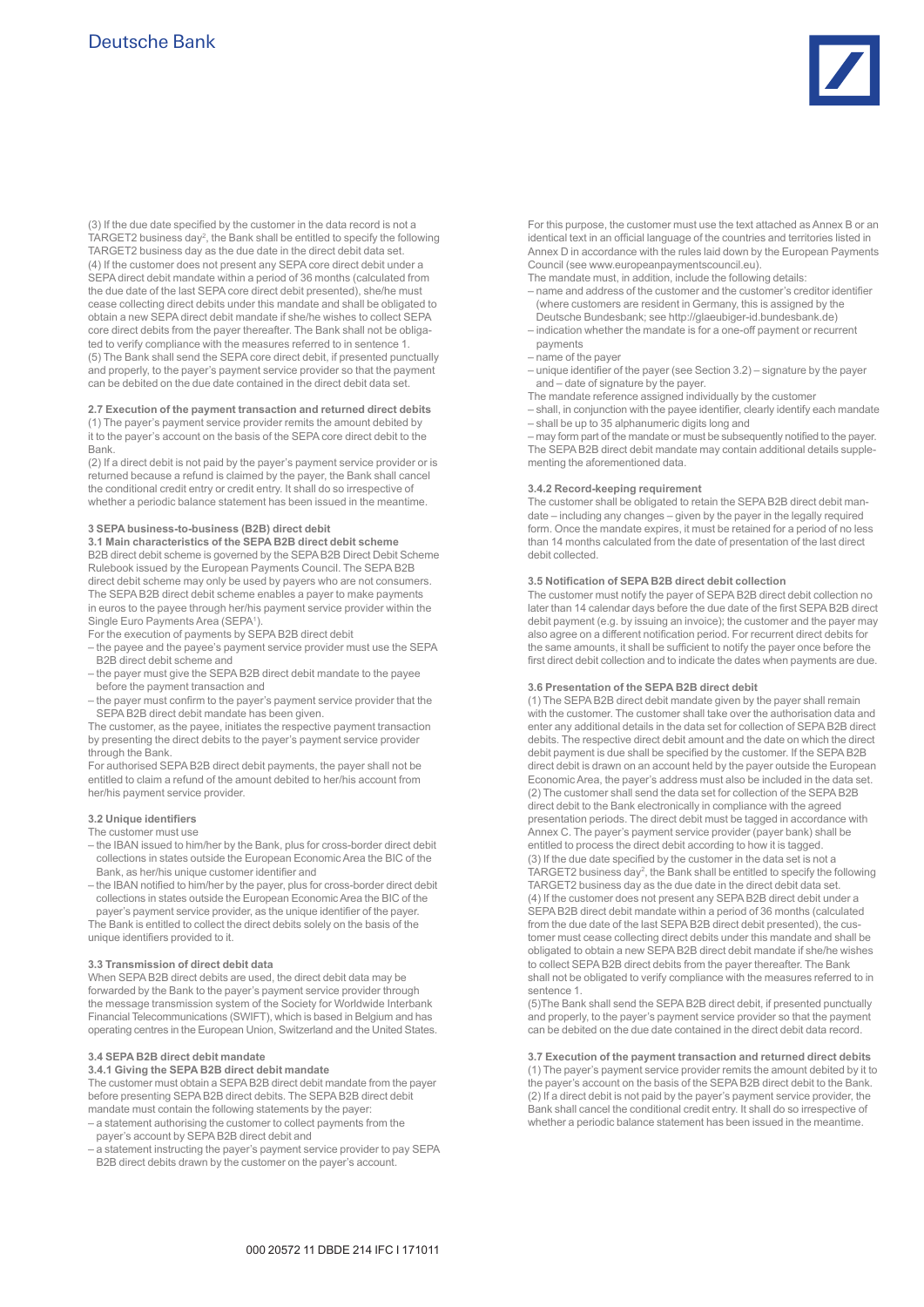Please note: The following model text for obtaining authorisation under the national Einzugsermächtigungslastschrift scheme has not been translated into English as it is assumed that it will usually be used in contractual relationships with German-speaking counterparties (direct debit payers). The SEPA mandates are set out in German and English. They are based on the texts as specified in the SEPA Direct Debit Scheme Rulebook issued by the European Payments Council (EPC).

<sup>1</sup> For a list of the SEPA countries and territories, see Annex D.<br><sup>2</sup> TARGET2 stands for Trans-European Automated Real-time Gross Settlement<br>Express Transfer System. TARGET2 is open every day except Saturdays, Sundays,<br>Ne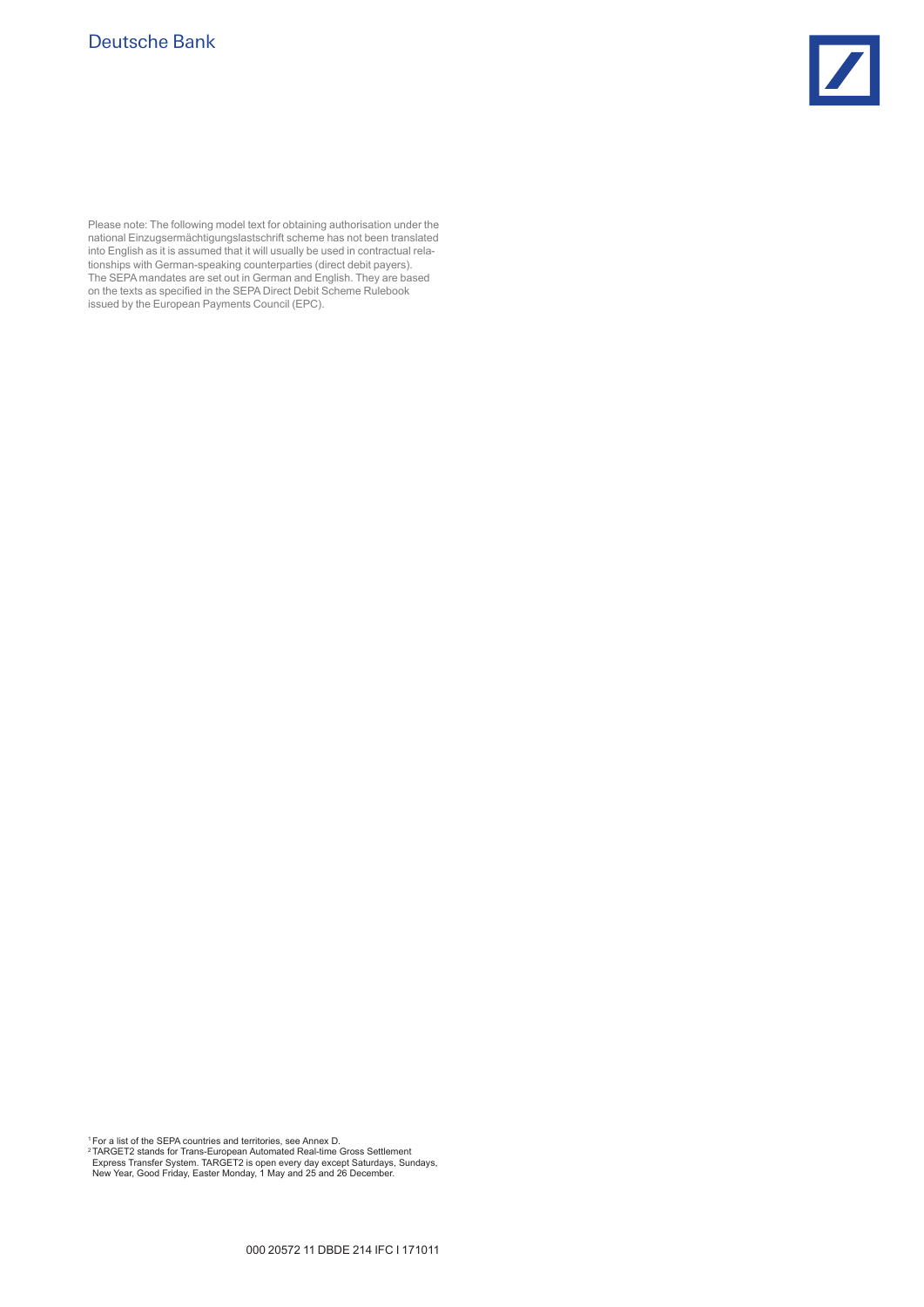# Annex A – Text of the SEPA direct debit mandate\* to the payee

# SEPA-Lastschriftmandat

Ich ermächtige/Wir ermächtigen [Name des Zahlungsempfängers], Zahlungen von meinem/unserem) Konto mittels Lastschrift einzuziehen. Zugleich weise ich mein/weisen wir unseren Zahlungsdienstleister an, die von [Name des Zahlungsempfängers] auf mein/unser Konto gezogenen Lastschriften einzulösen.

Hinweis: Ich kann/Wir können innerhalb von acht Wochen, beginnend mit dem Belastungsdatum, die Erstattung des belasteten Betrages verlangen. Es gelten dabei die mit meinem/unserem Zahlungsdienstleister vereinbarten Bedingungen.

\_\_\_\_\_\_\_\_\_\_\_\_\_\_\_\_\_\_\_\_\_\_\_\_\_\_\_\_\_\_\_\_\_\_\_\_ │ \_\_\_\_\_\_ Zahlungsdienstleister des Zahlers (Name und BIC)

| IBAN: |  |  |  |
|-------|--|--|--|

Ort, Datum, Unterschrift(en) des/der Zahler(s)

\_\_\_\_\_\_\_\_\_\_\_\_\_\_\_\_\_\_\_\_\_\_\_\_\_\_\_\_\_\_\_\_\_\_\_\_\_\_\_\_\_\_\_

SEPA direct debit mandate

By signing this mandate form, you authorise (A) [NAME OF PAYEE] to send instructions to your payment service provider to debit your account and (B) your payment service provider to debit your account in accordance with the instructions from [NAME OF PAYEE].

As part of your rights, you are entitled to a refund from your payment service provider under the terms and conditions of your agreement with your payment service provider. A refund must be claimed with 8 weeks starting from the date on which your account was debited.

| Payer's payment service provider (name and BIC) |  |
|-------------------------------------------------|--|
|                                                 |  |

\_\_\_\_\_\_\_\_\_\_\_\_\_\_\_\_\_\_\_\_\_\_\_\_\_\_\_\_\_\_\_\_\_\_\_\_\_\_\_\_\_\_\_

IBAN: \_\_\_\_\_ │ \_\_\_\_\_ │ \_\_\_\_\_ │ \_\_\_\_\_ │ \_\_\_\_\_ │

|  | Place, date, signature(s) of payer(s) |  |  |  |
|--|---------------------------------------|--|--|--|
|  |                                       |  |  |  |

\*Pursuant to Section 4.4.1 of the "Terms and Conditions for Direct Debit Collection", the text of the SEPA direct debit mandate is binding.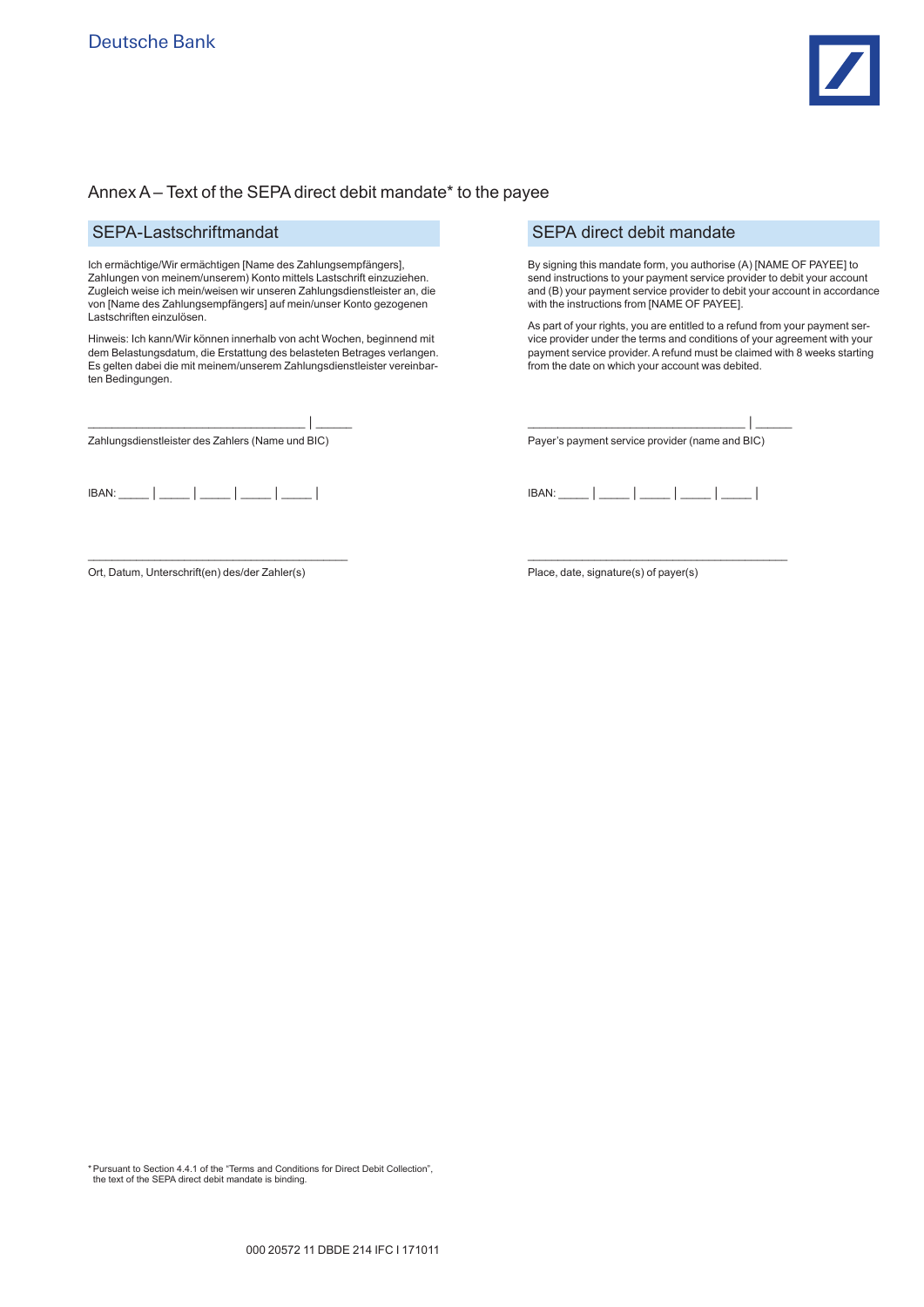

# Annex B – Text of the SEPA business-to-business (B2B) direct debit mandate\* to the payee

# SEPA-Lastschriftmandat

Ich ermächtige/Wir ermächtigen [Name des Zahlungsempfängers], Zahlungen von meinem/unserem Konto mittels Lastschrift einzuziehen. Zugleich weise ich mein/weisen wir unseren Zahlungsdienstleister an, die von [Name des Zahlungsempfängers] auf mein/unser Konto gezogenen Lastschriften einzulösen.

Hinweis: Dieses Lastschriftmandat dient nur dem Einzug von Lastschriften, die auf Konten von Unternehmen gezogen sind. Ich bin/Wir sind nicht berechtigt, nach der erfolgten Einlösung eine Erstattung des belasteten Betrages zu verlangen. Ich bin/Wir sind berechtigt, meinen/unseren Zahlungsdienstleister bis zum Fälligkeitstag anzuweisen, Lastschriften nicht einzulösen

\_\_\_\_\_\_\_\_\_\_\_\_\_\_\_\_\_\_\_\_\_\_\_\_\_\_\_\_\_\_\_\_\_\_\_\_ │ \_\_\_\_\_\_ Zahlungsdienstleister des Zahlers (Name und BIC)

IBAN: \_\_\_\_\_ │ \_\_\_\_\_ │ \_\_\_\_\_ │ \_\_\_\_\_ │ \_\_\_\_\_ │

Ort, Datum, Unterschrift(en) des/der Zahler(s)

 $\mathcal{L}_\text{max}$  and  $\mathcal{L}_\text{max}$  and  $\mathcal{L}_\text{max}$  and  $\mathcal{L}_\text{max}$ 

# SEPA B2B direct debit mandate

By signing this mandate form, you authorise (A) [NAME OF PAYEE] to send instructions to your payment service provider to debit your account and (B) your payment service provider to debit your account in accordance with the instructions from [NAME OF PAYEE].

This mandate is only intended for business-to-business transactions. You are not entitled to a refund from your payment service provider after your account has been debited, but you are entitled to request your payment service provider not to debit your account up until the day on which the payment is due.

\_\_\_\_\_\_\_\_\_\_\_\_\_\_\_\_\_\_\_\_\_\_\_\_\_\_\_\_\_\_\_\_\_\_\_\_ │ \_\_\_\_\_\_ Payer's payment service provider (name and BIC)

IBAN: \_\_\_\_\_ │ \_\_\_\_\_ │ \_\_\_\_\_ │ \_\_\_\_\_ │ \_\_\_\_\_ │

 $\mathcal{L}_\text{max}$  and  $\mathcal{L}_\text{max}$  and  $\mathcal{L}_\text{max}$  and  $\mathcal{L}_\text{max}$ 

Place, date, signature(s) of payer(s)

\*Pursuant to Section 4.4.1 of the "Terms and Conditions for Direct Debit Collection", the text of the SEPA direct debit mandate is binding.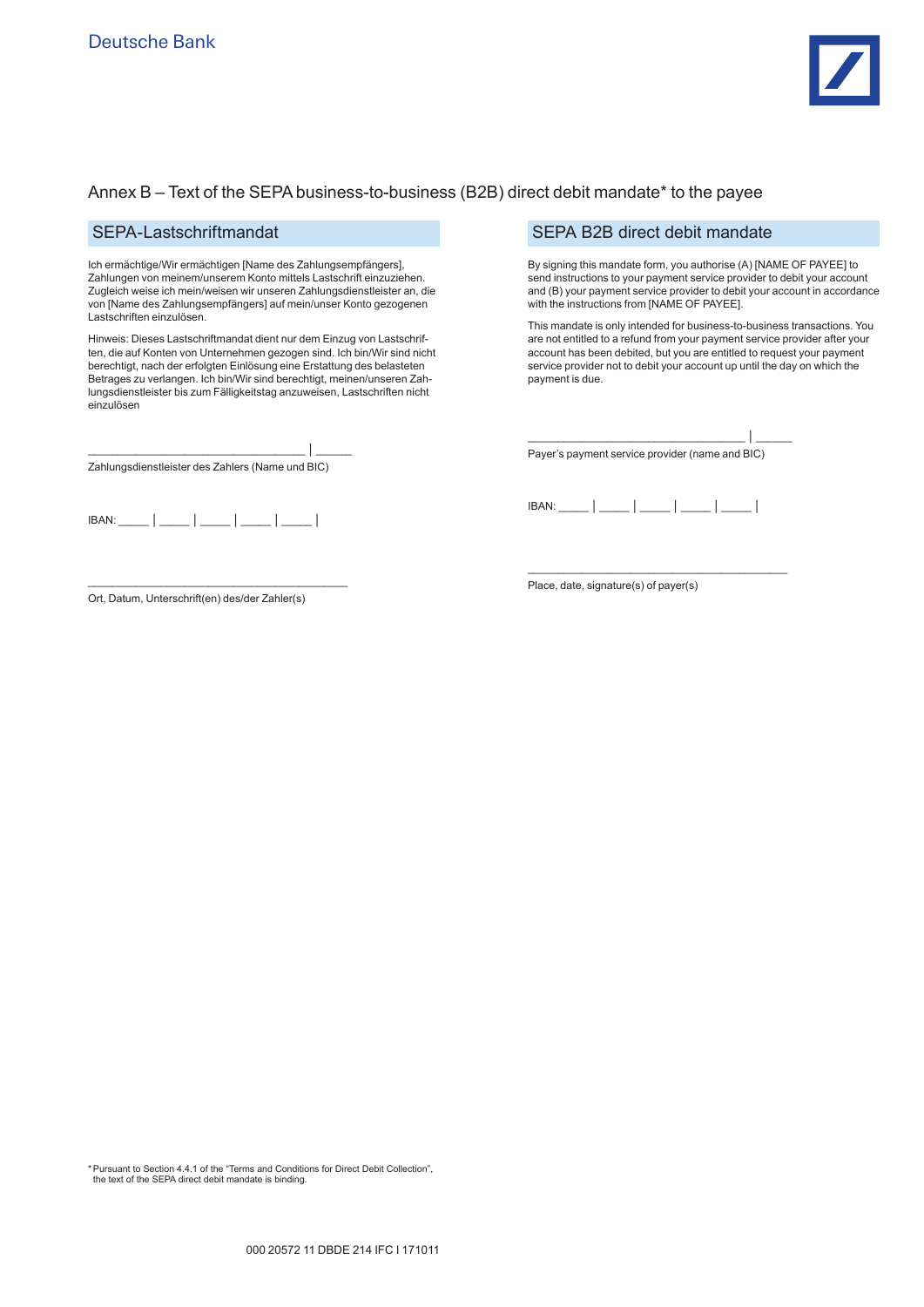# Annex C

# **1. Tagging of the different direct debit schemes in the data set**

| Scheme                                            | Data set tag                                                    |
|---------------------------------------------------|-----------------------------------------------------------------|
| SEPA core direct debit                            | "CORE" in "Code" element of<br>"Local instrument" element group |
| SEPA business-to-business (B2B)  <br>direct debit | "B2B" in "Code" element of "Local<br>instrument" element group  |

# **2. Name of the payer pursuant to Section 2.4.1 (3), third indent**

If a direct debit mandate for a SEPA core direct debit ("Local instrument" contains "CORE") is generated from bank card data at a point of sale (card terminal) and if the name of the payer is not available, the payer may be identified by indicating card data instead of the name as follows: constant/ CDGM (card data generated mandate), followed by card number, card sequence number and expiry date (four-digit in YYMM format). If the card number is not available, the PAN should be used. To obtain an identical card number/PAN field length, the card number should be padded with zeros from the left to make it 19 digits long.